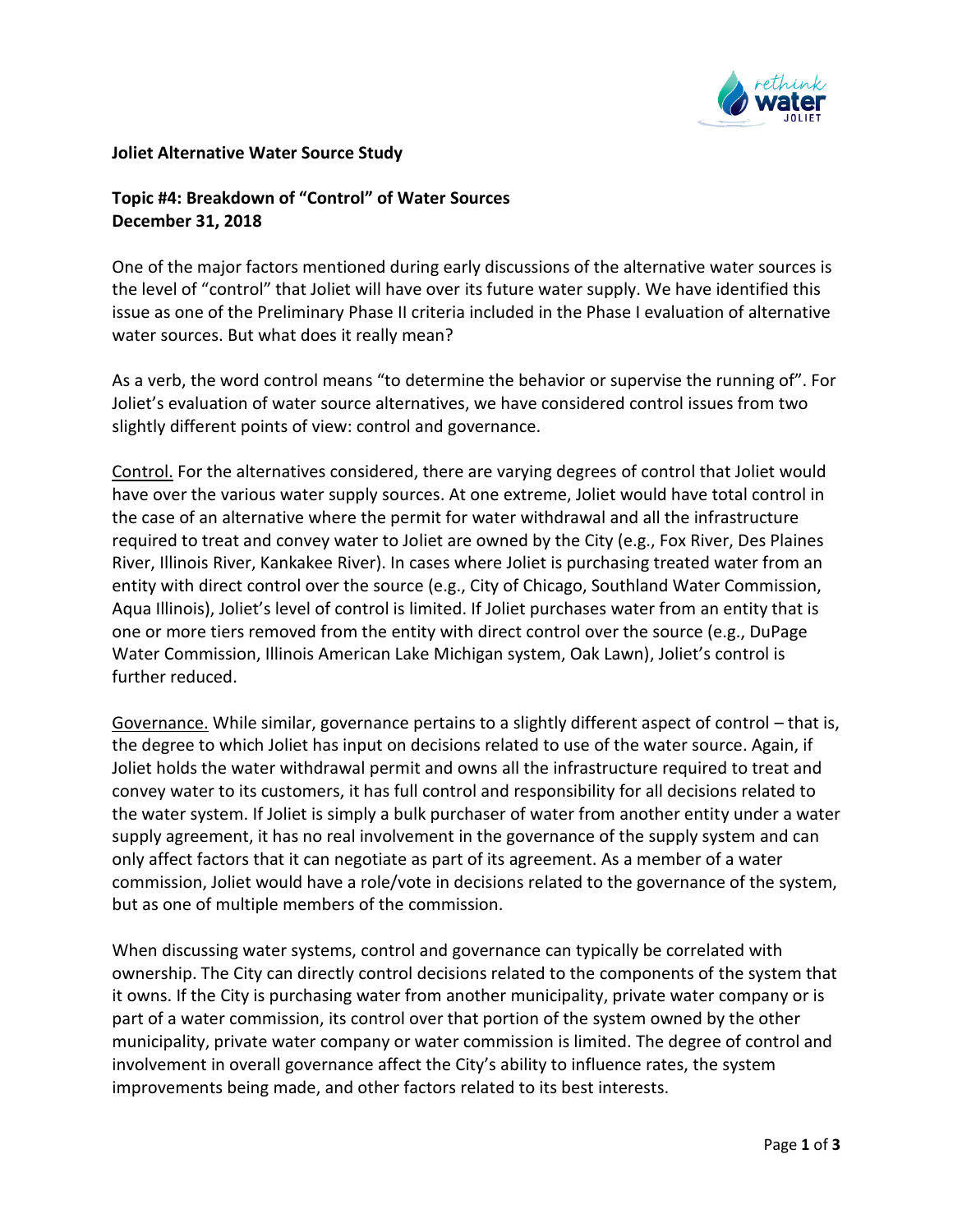

Home ownership provides a general analogy:

- If you build and own your own house, you can decide when it is built, how it is built, who builds it, what features it has, and what level of quality is incorporated into it. Once it is constructed, you own it and you can decide whether you live there, or make improvements, or rent it out to someone else. (This is analogous to the City owning and operating the new alternative water source – the City maintains full control over the system and factors affecting the total cost of water to customers.)
- If you rent a house from someone else, you negotiate a lease/contract that stipulates rent, responsibilities of the owner and renter, and length of agreement. After the lease/contract expires, the owner can decide whether you can continue to rent, what the rent will be and what the terms of the new lease/contract will be. The renter is at the mercy of the owner, though it is to the owner's advantage to keep renting the house. The renter can move, but the costs may be prohibitive and the renter is stuck, without any control. (This is analogous to the City purchasing water from another municipality or private water company.)
- If you own a unit in a condominium building, you have control over many decisions related to your unit, but at the same time, you must work within the constraints of rules set by the condominium association. As an owner in the building, you have some say in decisions made by the condominium association, but you don't have full control over those decisions. (While not directly analogous, this can be related to the City obtaining water from a water commission.)

To add another layer to the discussion of control, the municipality or private water company or water commission that you are purchasing water from might be purchasing water from another municipality, private water company or water commission. In the case of three of the Lake Michigan options considered (DuPage Water Commission, Illinois American, Oak Lawn), the potential supplier is at least one level removed from the primary water supply (Chicago) and is subject to a water supply agreement negotiated with Chicago.

A 2017 Chicago Tribune article highlighted the disparity in Lake Michigan water rates that occurs across Northeastern Illinois: [https://graphics.chicagotribune.com/news/lake-michigan](https://na01.safelinks.protection.outlook.com/?url=https%3A%2F%2Fgraphics.chicagotribune.com%2Fnews%2Flake-michigan-drinking-water-rates%2Findex.html&data=01%7C01%7Ctogrady%40cmtengr.com%7C87680c94ec5d4881347e08d66f594793%7Cb837cea6fc4a45b4bbd7c6d3b1216fdd%7C0&sdata=XxJHkFjmFoDuVbgteT3qygUOHtMATno0lnd%2BbfBWkHc%3D&reserved=0)[drinking-water-rates/index.html](https://na01.safelinks.protection.outlook.com/?url=https%3A%2F%2Fgraphics.chicagotribune.com%2Fnews%2Flake-michigan-drinking-water-rates%2Findex.html&data=01%7C01%7Ctogrady%40cmtengr.com%7C87680c94ec5d4881347e08d66f594793%7Cb837cea6fc4a45b4bbd7c6d3b1216fdd%7C0&sdata=XxJHkFjmFoDuVbgteT3qygUOHtMATno0lnd%2BbfBWkHc%3D&reserved=0) As noted in the article: *"The web of connections can yield a scenario in which a town receives Lake Michigan water after it passes through three or four other communities or providers. Each transaction generates a markup."* This lack of control creates a significant risk related to the cost of purchased water. Depending on the terms of a water supply agreement, the supplier may have the ability to raise water rates without any recourse by the purchaser. This is highlighted in the article referenced above: "*Starting in 2012, Chicago began aggressively hiking water rates — by 90 percent over four years — to make overdue infrastructure repairs. Then in 2016, city officials, desperate for cash, imposed a water and sewer tax to generate revenue for a chronically underfunded pension system."*